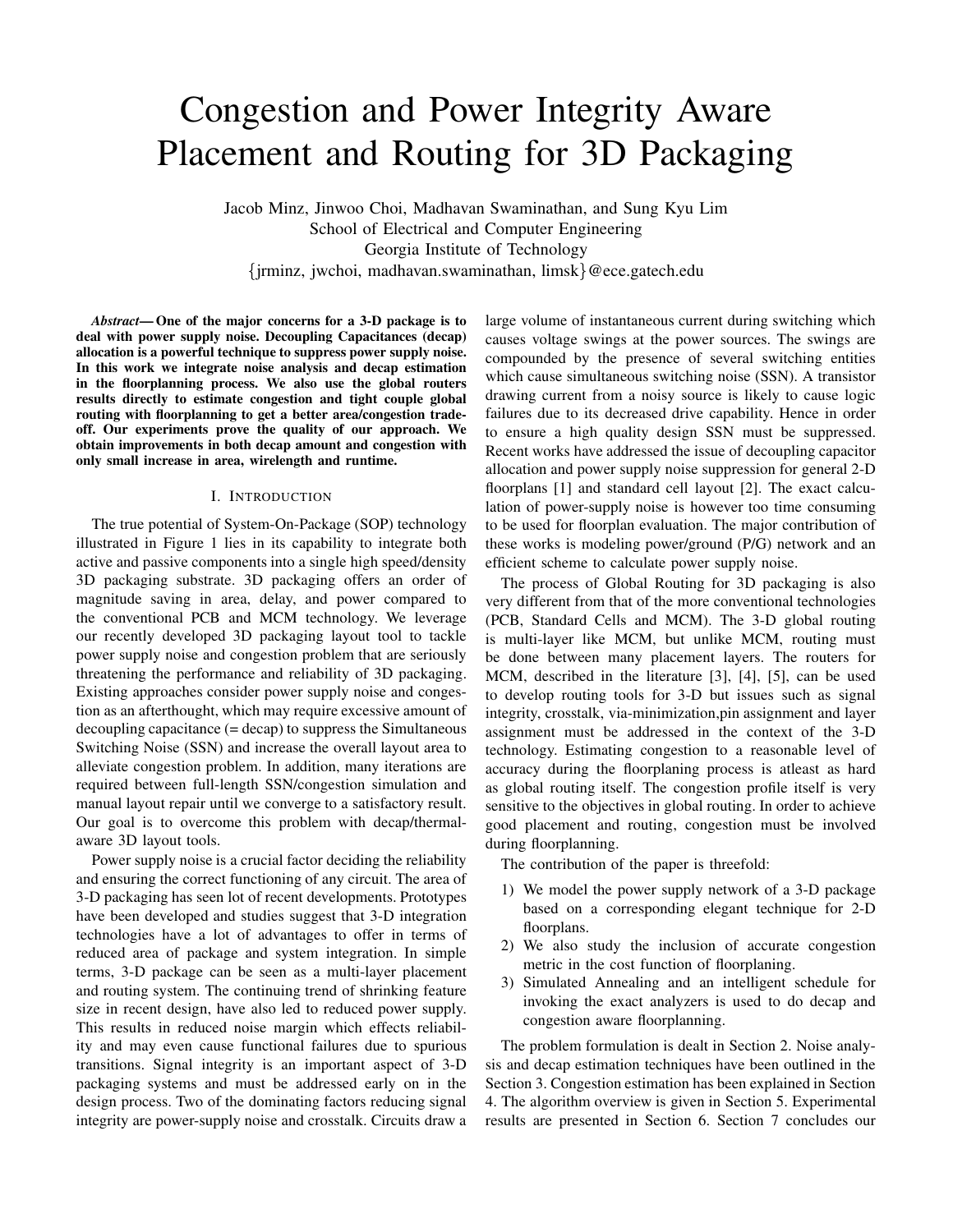

Fig. 1. Illustration of embedded passives and 3D packaging

paper.

#### II. PROBLEM FORMULATION

Given a set of blocks  $B = \{B_1, B_2, \dots, B_m\}$ , a netlist N <sup>101</sup> a given blo  $= \{N_1, N_2, \cdots, N_n\}$ , width, height, and maximum switching currents for each block, and the number of placement layers  $L$ , and constants  $\alpha$ ,  $\beta$ ,  $\gamma$ , find the location of each block  $x(B_k)$ ,  $y(B_k)$  and placement layer  $l(B_k)$  such that

$$
Cost = \alpha \cdot A + \beta \cdot C + \gamma \cdot D
$$

is minimized, where  $A$ ,  $C$  and  $D$  are the area, congestion and decap allocation costs for the floorplan.

## III. DECAP ESTIMATION

#### *A. SSN Modeling*

The blocks are modeled as a time-varying current source for the purpose of noise analysis [2]. Figure 2 illustrates the model. and consists of voltage sources, current sources, conductances and capacitances. The value of the current  $I_{load}$ is proportional to the switching activity of the block and is given by the function:

$$
I_{load} = \begin{cases} 0 & \text{if } t < 0\\ \mu \cdot t & \text{if } t < t_P\\ \mu(2t_p - t) & \text{if } t < 2t_p\\ 0 & \text{if } t > 2t_p \end{cases}
$$

The noise  $V_n$ , can be defined in simple terms as the amount of voltage drop that the block sees, from the actual supply voltage of  $Vdd$ .  $V_{dd} - V_n$  is the effective voltage source value as seen by the block. The noise may be detrimental to the circuit functioning if the noise goes below the supply-voltage tolerance of the block. Allocating on-chip decoupling capacitor is a powerful technique to keep the noise to a tolerable limit. With the allocation of decap  $C_d$ , the load voltage seen by the circuit is given by

$$
\frac{V_{load}}{V_{dd}} = 1 - \frac{\mu}{G_g} \left( t - \frac{C_d}{G_g} (1 - e^{-t/\tau}) \right)
$$



Fig. 2. Representation of the blocks and the power supply network

where

$$
\tau = \frac{(C_g + G_d)C_d}{G_g G_d}
$$

The magnitude of the maximum noise  $V_{noise} = V_{dd} - V_{min}$ is given by

$$
\frac{V_{noise}}{V_{dd}} = \frac{\mu}{G_g} \left( t_p - \frac{C_d}{G_g} (1 - e^{-t_p/\tau}) \right)
$$

From the given equation it is clear that in order to reduce noise for a given block we should drastically increase the second term in the above equation. In order to reduce

$$
\frac{C_d}{G_g}(1-e^{-t_p/\tau})
$$

we should increase  $C_d$  while decreasing  $G_q$  and  $G_d$ .  $G_q$  and  $G_d$  can be decreased by placing the decap and the current source closer to the power source. The decap  $C_d$  can be allocated by dedicating a small area in the floorplan. Since this means an overhead in terms of increased floorplan area, it is also desired that the decap allocation is minimized while satisfying the power supply noise tolerance.

#### *B. 3D Power Supply Noise Modeling*

The analysis above computed the noise and decap for a single block. In case of a floorplan containing numerous blocks, the noise experienced by a single block is also affected by the presence of other current consuming blocks. This phenomenon is called the *Simultaneous Switching Noise* (SSN). To compute the exact SSN for the blocks is a computationally intensive process, requiring detailed modeling of the layout and lengthy simulations. In order to do a quick evaluation of SSN for a given floorplan, a simpler model is required. The model of interest is described in [1].

The power is provided to the multilayer floorplans by multilayer power/ground (P/G) planes. The power planes are connected to each other through highly conducting vias. One of the extremal placement layers (usually the bottom) connect to the actual power pins. The P/G network for a 3-dimensional floorplan is modeled as a 3-D grid graph as shown in Figure 3. Each placement layer in the multi-layer floorplan is represented as a mesh. The mesh is connected by edges which represent the via in the P/G network. The edges in the mesh have inductive and resistive impedances. The mesh contains power-supply points and connection points. The connection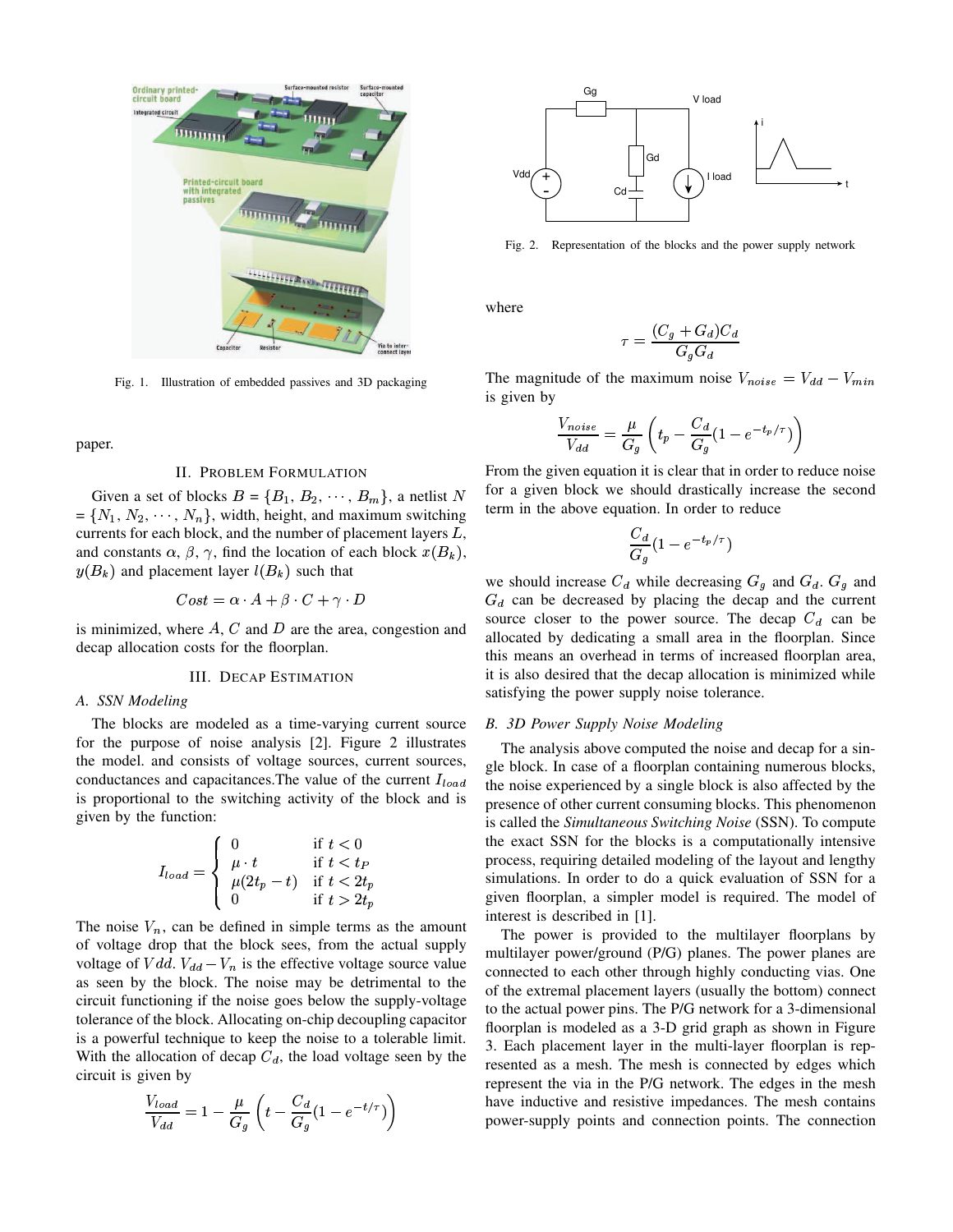

Fig. 3. 3D power supply modeling

points consume currents. The current is drawn from all the sources by the consumers and the current drawn along a path is inversely proportional to the impedance of the path in the power supply mesh. If for a particular block  $I_1, I_2, \cdots, I_N$ be the currents drawn from  $N$  power sources in the grid then

$$
I_1+I_2+\cdots+I_N=I
$$

where  $I$  is the switching current demand of the block. Then,

$$
I_1Z_1 = I_2Z_2 = \cdots = I_NZ_N
$$

where  $Z_i$  is the impedances of path i. If  $Y_j = 1/Z_j$  then

$$
I_j = \frac{Y_j}{\sum_{i=1}^N Y_i} I, \ 1 \le j \le N
$$

The current distribution for all blocks can be calculated using the above equations. If  $\{P_1, P_2, \cdots, P_i\}$  be the current paths under consideration for a consumer block  $B_k$ , then the current distribution on the paths can be found by the above equations.

Let  $P_k$  be the dominant current path. Then  $T^k = \{P_j : S \}$  $P_j \cup P_k \neq \emptyset$  denotes the set of paths overlapping with  $P_k$ . Let  $P_{jk}$  be the overlapping between path  $P_j$  and  $P_k$ . After the current paths and their values have been determined for all blocks, the SSN for  $B_k$  is given by

$$
V_{noise}^k = \sum_{P \in T^k} (i_j \cdot R_{P_{jk}} + L_{P_{jk}} \frac{di_j}{dt})
$$

where  $i_j$  is the current in the path  $P_{jk}$ , which is the sum of all currents through this path to various consumer. The weigths of  $i_j$  and itsrate of change are the resistive and inductive components of the path.

Let  $Q^k$  denote the maximum charge drawn from the power supply by block  $B_k$ . If  $\theta = \max(1, V_{noise}^k / V_{noise}^{tim})$ , where  $V_{noise}^{lim}$  is the noise tolerance, the decap allocated to block  $B_k$  define is given by

$$
C^k = \frac{(1 - 1/\theta)Q^k}{V_{noise}^{lim}}, 1 \le k \le M
$$

The decap cost is given by

$$
D = \sum_{k=1}^{M} C^k \tag{1}
$$

```
===========================================
Algorithm: DECAP_EST
Input: 3-D floorplan
output: Noise & Decap for each block
-------------------------------------------
Foreach block
   Find dominant power sources.
   Choose number of paths.
   Distribute Currents in the Paths.
   Add current to the edges in the Path.
End
Foreach block
   Find dominant Current Path.
   Calculate Noise.
   Calculate Decap.
End
=============================================
```
Fig. 4. SSN and Decap Estimation

It has been shown experimentally in [1] that a fair enough estimate of the SSN can be done by considering the shortest and the second shortest paths of currents from the power supply points to the connection points.

The pseudocode for decap estimation is given in Figure 4. The dominant source is defined as the voltage source supplying significantly more power to the block than the other neighbouring sources. Dominant Path for the block is a path from the supply to the block causing the most drop in voltage. In the noise analysis of the 3-D floorplans, the dominant sources and paths for each block is found out. The current is distributed in the paths according to the expressions outlined earlier. After this procedure, the noise and decap can be estimated using the formula given.

#### IV. CONGESTION ESTIMATION

# *A. 3D Congestion Modeling*

 $z_1 \leq k \leq M$  be the grid graph representing the routing resource model of In the 3-D package we also allow routing to be multi-layer between the placement layers. We model the routing resource between placement layers, as a 3-D grid graph. The nodes in the graph represent the routing area and the edges denote the adjacency between the bondaries of the routing area. A route taken by the net is a path in this grid graph in case the net has two pins or a tree in case the net is multi-pin. We observe that a net can have its entire pin in the single placement layer or the pins may be located in different placement layers. For the purpose of congestion analysis we segment the nets, such that the subnets reside in a single routing interval, which is defined as the region between the two placement layers. The routing density of the edge in the grid graph is defined to be the total number of nets utilizing the edge. Let  $G_i = (V_i, E_i)$ routing interval i. Suppose  $T_i(N)$  be the set of subnets for the routing interval *i*. Then the routing density of an edge *e* in  $G_i$ is

$$
d_e^i = \sum_{n \in T_i(N)} x_e, \ e \in E_i
$$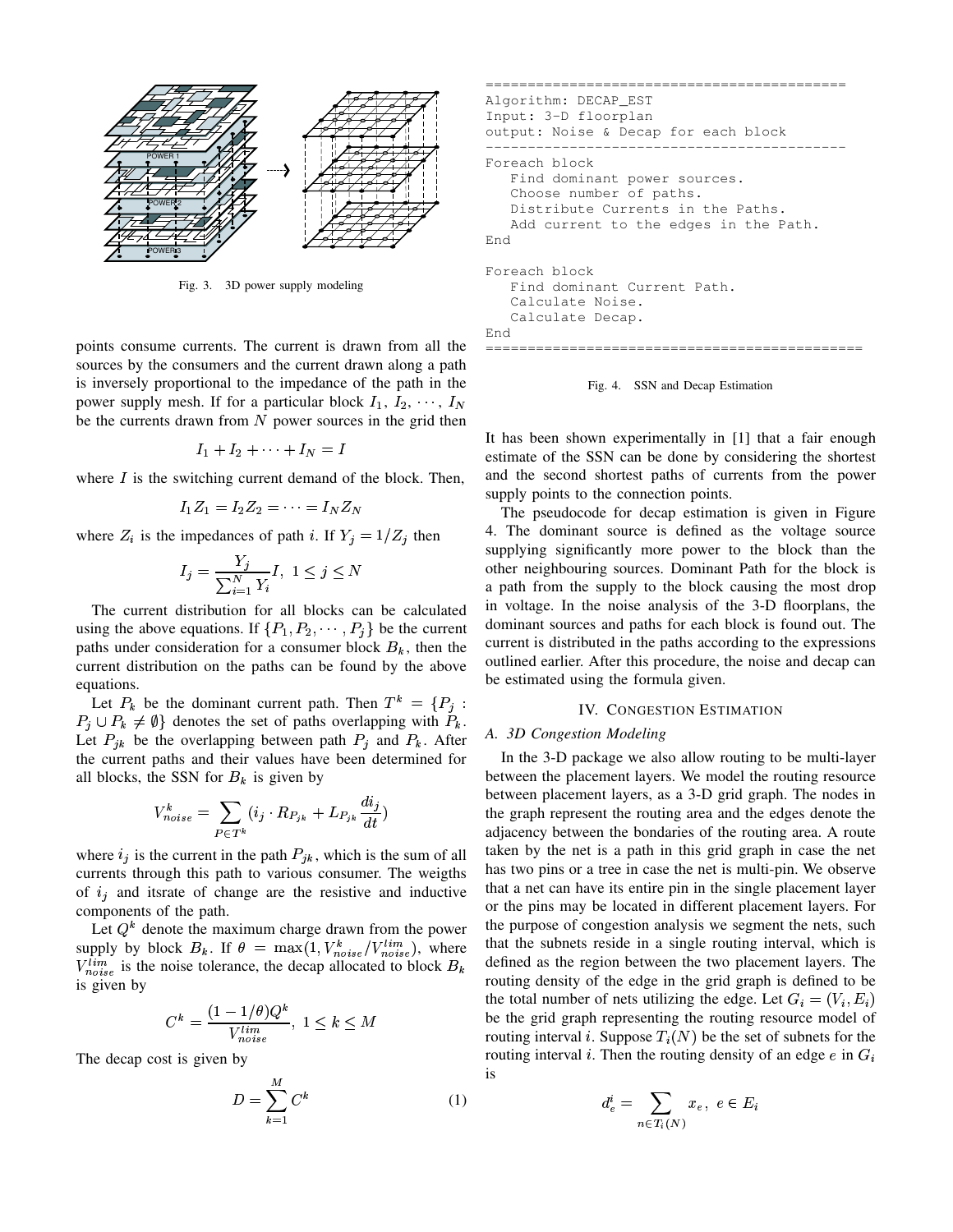Then,  $d^i = \max_{e \in E_i} d_e^i$  is the local congestion in routing interval  $i$ . The congestion of the 3-D floorplan with  $L$  placement layers is given by

$$
C = \sum_{i=0}^{L-1} d^i \tag{2}
$$

The value of the congestion  $D$  determines the number of layers required for routing and is a very important factor during the manufacturing process. A more uniform usage of the grid graph results in lesser congestion. We use results of a fast global router to estimate the exact value of congestion. In the following paragraph we outline the steps of the router.

The global routing is done in many steps [6], [7], [8] as illustrated in Figure 5, the essential ones of which are:

- 1) Net Segmentation: Nets traversing multiple routing intervals are segmented into subnets which are part of the net confined to the single interval.
- 2) Pin Generation: Pins are generated for nets which also defines the locations where the net enters or exits the interval.
- 3) Net Distribution: Routing Interval is selected for the nets which have a choice of the routing regions. For example, nets having all its pin the same floorplan layer can either be routed above or below this layer, if this layer is not the bottommost or topmost of the package.
- 4) Detailed Pin Distribution: The pins are assigned a legal location in the routing interval. Special care is taken to distribute the pins uniformly in the routing interval.
- 5) Topology Generation: A topology for each subnet is generated in the local grid graph [5].

# *B. Fast 3D Congestion Estimation Algorithm*

Since congestion is a part of the cost function used in the floorplanner, its value needs to be determined after each move. However calling the full-length global router at each move to estimate congestion is not feasible. In order to tackle this problem, the optimization routine runs complete global routing on the candidate configuration only at certain points according to the scheduling policy. At all other moves the value of congestion must be estimated. We have a very simple method of estimating congestion based on the previous values of actual congestions. Let us assume a very simple policy for calling the global router for accurate congestion analysis, i.e after every fixed number of moves (say  $m$ ). Let the values of area, wirelength, decap and congestion at the  $n<sup>th</sup>$  call be  $a1, w1, d1, c1$  and at  $n + 1$ <sup>th</sup> is  $a1, w1, d1, c1$ . If at move b tree [  $(n+m < b < n+2m)$ , the parameters of the configuration is  $a3, w3, d3, c3, c3$  can be estimated as

$$
c3 = c2 + \Delta \left[ \alpha \left( \frac{a2 - a3}{a2 - a1} \right) + \beta \left( \frac{w2 - w3}{w2 - w1} \right) + \gamma \left( \frac{d2 - d3}{d2 - d1} \right) \right] \quad \text{on } t
$$

where  $\Delta c = |c_2 - c_1|$ . Its to be noted that  $c_3$  is only an approximate value for congestion at move b. The estimated value of congestion is reasonable close to actual value only if certain conditions are fulfilled. Namely, the next move is a

=========================================== Algorithm: DC\_FLOOR Input: netlist, current demand, L output: 3D Placement ------------------------------------------- T0 = initial temperature; oldcost = INFINITY; generate\_init\_floorplan(); while (stop\_condition == FALSE) generate\_new\_floorplan(); analyze\_SSN(); if (allowed\_schedule) 3D\_global\_router(); cost1 = estimated\_decap\_cost(); cost2 = estimated\_congestion\_cost(); cost3 = estimated\_3D\_area(); new\_cost = a\*cost1 + b\*cost2 + c\*cost3; diff = oldcost - newcost; if (diff < 0) accept\_move(); update\_best(); oldcost = netcost; else prob\_accept\_move(); update Tk; ===========================================



small perturbation of the current one and doesn't result in value swings of the individual cost parameters. Since in a simulated annealing based floorplanner there is no sure and easy way of ensuring the second condition, the estimated value maybe quite erroneous in practice. A serious consequence of this technique is that a wrongly estimated cost function is selected as the best solution while the actual value of the cost is quite disparate with the estimated one. The solution is to allow the value of estimated congestion to vary only within a certain range  $(c2 - L < c3 < c2 + L)$ . This prevents a pathological configuration from becoming the best solution.

#### V. DECAP AND CONGESTION MINIMIZATION

Simulated Annealing is a very popular approach for floorplanning [9] because of it high solution quality. Another motivation for using this approach is its flexibility in handling various types of cost functions. As in 2-D floorplan the efficacy of the florplanning algorithm depends on its representation. Several floorplan representations have been presented in the literature. Some of the well known ones are polish expression for slicing floorplans [9], sequence-pairs [10], O-tree [11], B\* tree [12] for general non-slicing floorplans. The N-layered 3- D floorplan [13] is represented by N sequence pairs, each one representing the floorplan at each level.

 $\frac{32}{41}$ ) on the floorplan representations. Since calling the global router  $\frac{d}{dx}$  is too expensive at each cost evaluation, a schedule is defined A new floorplan is generated by defining some moves based for calling the global router at some predefined intervals.

> Figure 6 presents the pseudocode for the optimization routine.Simulated annealing procedure starts with an initial multilayer floorplan and old cost of infinity. Based on the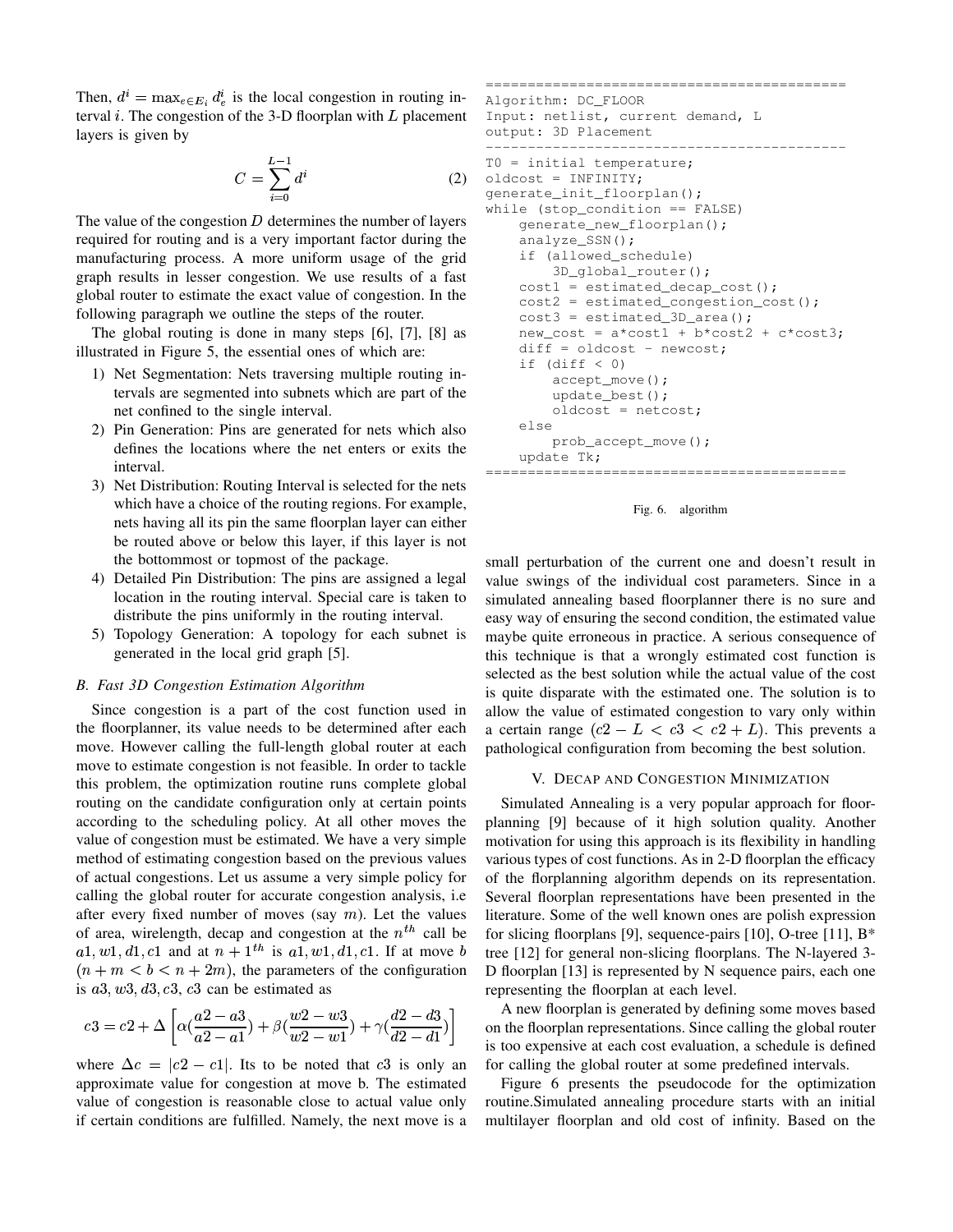

Fig. 5. 3D global routing

current configuration the area, wirelength and congestion is calculated. If the schedule allows for the current move, the global router is called and the exact congestion is calculated, or else an approximate value of the congestion is estimated is based on previous accurate values of congestion and other metrics as has been outlined in the previous section. The new cost is the weighted sum of all the metrics. If the new cost is lower than the old one, the solution is accepted and the old cost is assigned the new cost. If the new cost is more than the old cost, the solution is accepted with a probability given by an exponential function of the difference of the old and the new cost. Temperature levels are defined before hand and at each level certain numbers of moves are made. The temperature levels are decreased by a multiplicative factor. The algorithm stops when the stopping or the freezing temperature is reached.

# VI. EXPERIMENTAL RESULTS

We implemented the proposed algorithms and analysis tools using C++/STL. Our program was evaluated using the GSRC benchmarks. The current demands for the blocks were randomly generated. We designed several experiments to test the efficiency of our algorithms. Twenty temperature levels are defined and hundred moves are made in each temperature level. We chose our baseline as the layout optimized for wirelength. We define area utilization as the ratio of the area of the sum of the block areas divided by the number of layers to the area of the multi-layer floorplan. Therefore higher utilization means better solution quality in terms of area.

#### *A. Decap/Congestion Optimization Results*

We compare our congestion driven and congestion driven floorplanning in terms of the four quality metrics, area utilization, wirelength, decap amount and congestion in Table I. The baseline is compared with the area, wirelength, decap and congestion driven floorplanning using frequency of analyzer calls per 50 moves, in Table II. The impact of the frequency of global router calls is tabulated in Table III, where the solution is measured in terms of decap and congestion. For the calculation of the cost function, the area and wirelength are normalized using a fixed constant. The weights used for the area , wirelength, decap and congestion are 1,1,2 and 1 for the multi-objective floorplanning. For the case of congestion driven optimization we let the weight of congestion in the cost function to vary between 1 and 4.

The results obtained are highly sensitive to the weights of the metrics in the cost factor. In the tables we report the solution, keeping weights of the solution quality metrics constant across the benchmarks. However we noticed that the solution of all circuits can be improved by fine tuning the parameters. We do notice some predictable trends in the tables which can be summarized as follows.

- The decap driven floorplaning gives reduced decap (average of 20% and maximum of 25%) for all circuits with only a small percentage decrease in area utilization(19%), since the decap is calculated at each move.
- The congestion optimization is highly sensitive to parameters, since we are also using approximate values to accept solutions. There is 3% improvement in congestion. The maximum improvement of congestion for the benchmarks is 15%.
- <sup>Ã</sup> We were able to achieve improvements in both congestion and decap over the baseline with only a slight increase in area (23% on the average) and wirelength (15% on the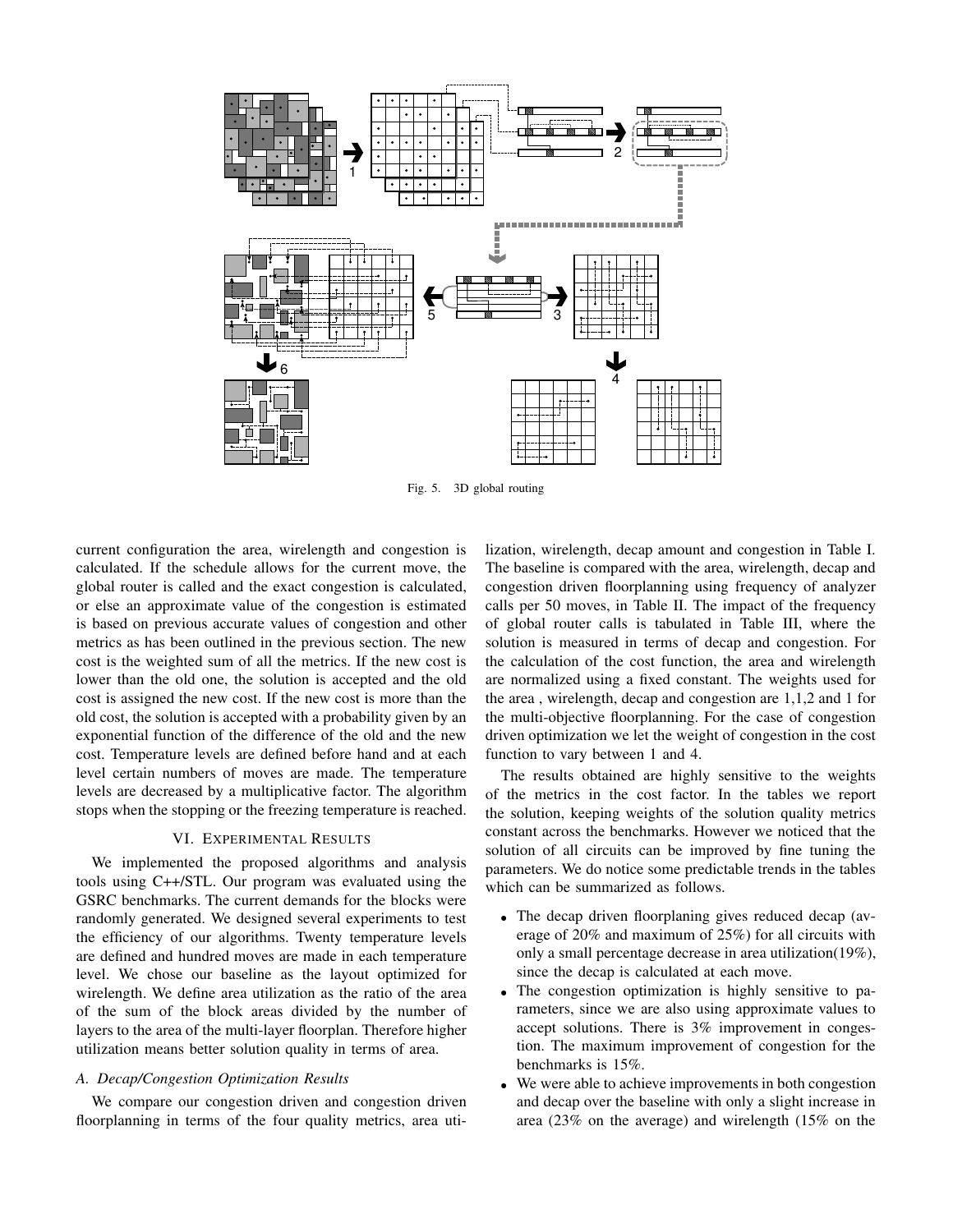TABLE IV DECAP-CONGESTION CORRELATION

|                   | decap congestion |       | decap/congestion |      |  |  |
|-------------------|------------------|-------|------------------|------|--|--|
| ckt               | range            | ave   | range            | ave  |  |  |
| n50               | $\sqrt{0, 25.8}$ | 5.05  | [0, 0.41]        | 0.11 |  |  |
| n50 <sub>b</sub>  | [0, 17.7]        | 3.33  | [0, 0.81]        | 0.13 |  |  |
| n50c              | [0, 31.2]        | 4.53  | [0, 0.44]        | 0.10 |  |  |
| n100              | [0, 59.4]        | 9.05  | [0, 0.72]        | 0.11 |  |  |
| n100 <sub>b</sub> | [0, 52.0]        | 9.32  | [0, 0.50]        | 0.12 |  |  |
| n100c             | [0, 64.8]        | 10.55 | [0, 1.00]        | 0.11 |  |  |
| n200              | [0, 123.7]       | 19.03 | [0, 1.12]        | 0.10 |  |  |
| n200c             | [0, 131.6]       | 17.19 | [0, 1.30]        | 0.14 |  |  |
| n300              | [0, 175.5]       | 28.28 | [0, 1.00]        | 0.11 |  |  |

average) with only a small increase in runtime.

• There is a general trend for congestion values to get better with increased frequency of full-length calls but each circuit has an "inflexion point" where the solution is better than others. With decreasing frequency of the calls, congestion gets worse ( 4% on the average per calls per 25 moves) and decap gets better (2% on the average per calls per 25 moves).

The numbers in the table suggest a correlation between decap and congestion. In order to test the accuracy of this observation we ran tests for investigating correlation between congestion and decap. This was done on a per block basis. We defined local congestion of the block as the congestion in the area spanned by the block. Table IV gives the range of the decap-congestion products and range and their average over the number of blocks. The difference of the average from the midpoint of the range gives us a measure of correlation between decap and congestion. As can be seen from the table there is poor correlation between the two metrics. This makes congestion analysis necessary during multi-objective optimization during floorplanning

#### *B. Power Supply Noise Simulation Results*

In this section, power supply noise was computed for three different cases. The modeling method in [14] was applied to model vdd/gnd planes. This modeling method uses a cavity resonator model to represent a plane pair as an electromagnetic system. Since vdd/gnd plane pair acts as a cavity resonator at high frequencies, it uses the equivalent circuit in [14] expressed in terms of  $C$ ,  $L$ ,  $G$  parameters whose values are directly derived from the analytical expression in [15]. The capacitance 'C' is used for storage of electric energy and inductance 'L' is used for storage of magnetic energy, where at the resonant frequency, there is an exchange of energy between the two elements, which forms a resonator circuit. The conductance 'G' is used to account for losses in conductor and dielectric. The equivalent circuit in [14] models the vdd/gnd plane pair as a waveguide that is coupled to the various natural modes of the resonators through transformers. Based on the physical parameters such as width and length of the vdd/gnd plane, dielectric thickness, permittivity and permeability of the dielectric, loss tangent of dielectric, conductance of the plane, port location and size, the circuit for the planes can be constructed with other components. Ports represent positions

on the plane pair where either a current source exists or a voltage is to be measured. This method was then extended to multiple plane pairs under the skin effect approximation which allows each plane pair to be modeled separately and recombined during simulation using a conventional circuit simulator such as HSPICE.

Table V shows power supply noise simulation results for non-optimized case without any decoupling capacitor. In this case, plane structure size is 246 mm x 254 mm and vdd/gnd plane pair was modeled using cavity resonator model and simulated in HSPICE. The plane pair has 14 ports. The DC 5 V source are located at 4 edges in the plane pair and 14 current sources exist in the plane pair. The highest current source is located at  $(x=46$  mm,  $y=31$  mm) with value of 2.87241 [A], the second highest current source is located at (x=89 mm, y=213 mm) with value of 2.31646 [A], the third highest current source is located at  $(x=21.5 \text{ mm}, y=198 \text{ mm})$  with value of 1.73231 [A]. The power supply noise was computed at 14 ports on the plane pair. Table 1 shows the locations of the current sources and power supply noise values. Table V shows power supply simulation results for optimized case without any decoupling capacitor. In this case, plane structure size is 292 mm x 295 mm and vdd/gnd plane pair was modeled using cavity resonator model and simulated in HSPICE. The plane pair has also 14 ports. The DC 5 V sources are also located at the edges in the plane pair and 14 current sources exist in the plane pair. The highest current source is located at  $(x=46$  mm,  $y=31$  mm) with value of 2.87241 [A], the second highest current source is located at  $(x=229 \text{ mm}, y=25 \text{ mm})$ with value of 2.31646 [A], the third highest current source is located at  $(x=21.5 \text{ mm}, y=245 \text{ mm})$  with value of 1.73231  $[A]$ .

The power supply noise was computed at 14 ports in the the plane pair. Table V shows power supply noise simulation results for optimized case with decoupling capacitors. The decoupling capacitor of 32 nF is connected with each current source in parallel in the plane pair. So, a total of 14 decoupling capacitors were used in this simulation. Compared to the case without any decoupling capacitor, power supply noise is reduced pretty much, which proves the effectiveness of decoupling capacitor for reducing power supply noise.

As can be seen from the Table V, the SSN for the decap optimized case is lower than the one optimized only for area. The SSN of the noisiest block blk4 with noise of 1.58 V is reduced to 1.42 V which is still above the tolerance level of 1 V. With the inclusion of decap the noise is supressed to 0.22 V, which is within the tolerance of the layout. The noise of blk11 is increased from 1.43 V to 1.44 Vwhich is the result of change of locations but is again brought down within limits using a small amount of decap. The largest amount of decap is used for blk5 (0.50 nF), because of an increase in its SSN after optimization. The numbers show that the SSN was efficiently suppressed and the amount of decap reduced by using our algorithms. Figure 7 shows the comparison between SSN with and without decap insertion.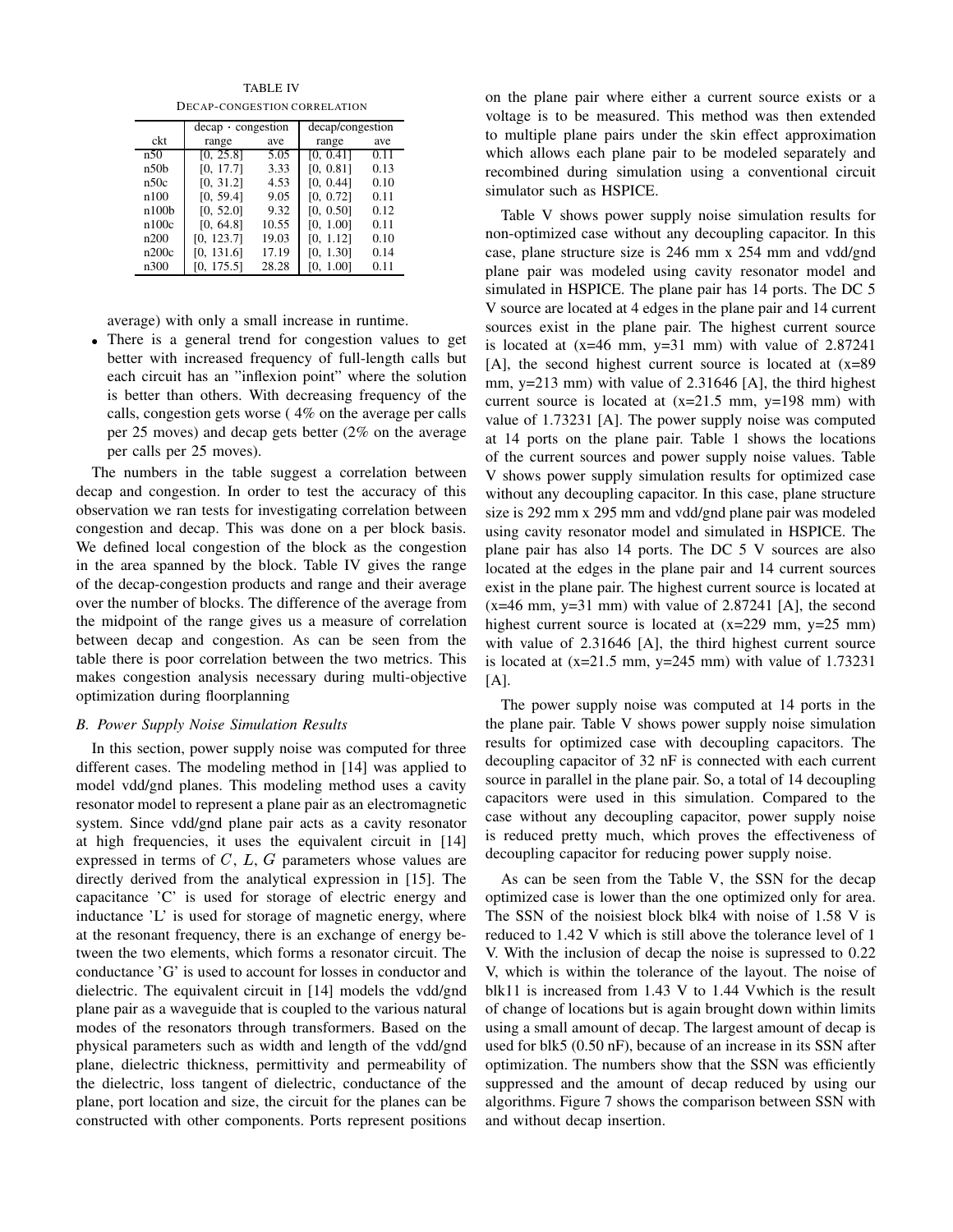| TABLE I                                               |
|-------------------------------------------------------|
| AREA/WIRE-DRIVEN VS DECAP-DRIVEN VS CONGESTION-DRIVEN |

|                   | ckts         |            |      | area/wire-driven |       |      | congestion-driven<br>decap-driven |        |       |      |      |        |        |      |
|-------------------|--------------|------------|------|------------------|-------|------|-----------------------------------|--------|-------|------|------|--------|--------|------|
| name              | size         | <b>lvr</b> | util | wire             | decap | cong | util                              | wire   | decap | cong | util | wire   | decap  | cong |
| n50               | 50           | 4          | 0.81 | 47599            | 26.7  | 23   | 0.57                              | 58503  | 19.9  | 25   | 0.44 | 62514  | 49.1   | 23   |
| n50 <sub>b</sub>  | 50           | 4          | 0.73 | 45711            | 27.1  | 27   | 0.62                              | 52566  | 18.5  | 24   | 0.32 | 61222  | 51.45  | 23   |
| n50c              | 50           | 4          | 0.71 | 52804            | 30.0  | 26   | 0.60                              | 51638  | 16.4  | 24   | 0.49 | 54306  | 37.0   | 24   |
| n100              | 100          | 4          | 0.78 | 84469            | 90.6  | 40   | 0.59                              | 112131 | 75.5  | 38   | 0.58 | 105136 | 106.60 | 44   |
| n100 <sub>b</sub> | 100          | 4          | 0.71 | 69554            | 98.6  | 34   | 0.60                              | 88277  | 78.3  | 33   | 0.49 | 89359  | 102.0  | 38   |
| n100c             | 100          | 4          | 0.74 | 82728            | 100.6 | 41   | 0.66                              | 105769 | 71.7  | 32   | 0.41 | 117786 | 116.9  | 36   |
| n200              | 200          | 4          | 0.81 | 171096           | 226.3 | 87   | 0.64                              | 211171 | 209.6 | 67   | 0.26 | 246638 | 264.0  | 82   |
| n200 <sub>b</sub> | 200          | 4          | 0.81 | 181526           | 233.2 | 83   | 0.67                              | 221619 | 214.5 | 71   | 0.43 | 249897 | 257.6  | 82   |
| n200c             | 200          | 4          | 0.80 | 168831           | 237.4 | 62   | 0.69                              | 195118 | 214.4 | 67   | 0.80 | 168831 | 237.4  | 62   |
| n300              | 300          | 4          | 0.84 | 286218           | 393.8 | 100  | 0.63                              | 178150 | 382.7 | 90   | 0.61 | 331029 | 402.9  | 94   |
|                   | <b>RATIO</b> |            | 1.00 | 1.00             | 1.00  | .00  | 0.81                              | 1.12   | 0.80  | 0.92 | 0.62 | 1.26   | 1.25   | 0.97 |
|                   | <b>TIME</b>  |            |      | 32               |       |      |                                   | 40     |       |      |      | 70     |        |      |

#### TABLE II

AREA/WIRE-DRIVEN VS AREA/WIRE/DECAP/CONGESTION-DRIVEN

|                   |      | area/wire-driven |       |      | area/wire/decap/congestion-driven |        |       |      |  |
|-------------------|------|------------------|-------|------|-----------------------------------|--------|-------|------|--|
| ckt               | util | wire             | decap | cong | util                              | wire   | decap | cong |  |
| n50               | 0.81 | 47599            | 26.7  | 23   | 0.64                              | 53751  | 35.0  | 24   |  |
| n50 <sub>b</sub>  | 0.73 | 45711            | 27.1  | 27   | 0.59                              | 48185  | 34.0  | 23   |  |
| n50c              | 0.71 | 52804            | 30.0  | 26   | 0.54                              | 58224  | 26.9  | 28   |  |
| n100              | 0.78 | 84469            | 90.6  | 40   | 0.63                              | 101458 | 83.8  | 38   |  |
| n100 <sub>b</sub> | 0.71 | 69554            | 98.6  | 34   | 0.60                              | 81151  | 86.2  | 31   |  |
| n100c             | 0.74 | 82728            | 100.6 | 41   | 0.73                              | 89316  | 91.4  | 46   |  |
| n200              | 0.81 | 171096           | 226.3 | 87   | 0.62                              | 207946 | 224.1 | 79   |  |
| n200 <sub>b</sub> | 0.81 | 181526           | 233.2 | 83   | 0.65                              | 219148 | 228.2 | 86   |  |
| n200c             | 0.80 | 168831           | 237.4 | 62   | 0.66                              | 200902 | 230.6 | 69   |  |
| n300              | 0.84 | 286218           | 393.8 | 100  | 0.62                              | 334278 | 398.5 | 95   |  |
| <b>RATIO</b>      | 1.00 | 1.00             | 1.00  | 1.00 | 0.81                              | 1.15   | 1.01  | 0.99 |  |
| <b>TIME</b>       |      | 32               |       |      |                                   | 67     |       |      |  |

#### TABLE III

RUNTIME VS QUALITY TRADEOFF. IMPACT OF THE FREQUENCY OF FULL-LENGTH ANALYSIS ON DECAP AND CONGESTION

|                   | $frq = 25$ |      | $frq = 50$ |      | $frq = 75$ |      | $frq = 100$ |      |
|-------------------|------------|------|------------|------|------------|------|-------------|------|
| ckt               | decap      | cong | decap      | cong | decap      | cong | decap       | cong |
| n50               | 35.1       | 24   | 35.0       | 24   | 34.9       | 31   | 30.7        | 26   |
| n50b              | 34.7       | 26   | 34.0       | 23   | 27.8       | 23   | 31.0        | 26   |
| n50c              | 27.1       | 24   | 26.9       | 28   | 31.0       | 25   | 28.7        | 26   |
| n100              | 93.6       | 43   | 83.8       | 38   | 83.3       | 49   | 85.4        | 43   |
| n100 <sub>b</sub> | 99.5       | 33   | 86.2       | 31   | 92.0       | 39   | 84.3        | 44   |
| n100c             | 88.2       | 38   | 91.4       | 46   | 87.4       | 50   | 84.3        | 50   |
| n200              | 226.0      | 71   | 224.1      | 79   | 224.9      | 89   | 229.3       | 83   |
| n200 <sub>b</sub> | 234.9      | 81   | 228.2      | 86   | 225.1      | 80   | 226.8       | 81   |
| n200c             | 237.4      | 62   | 230.6      | 69   | 228.5      | 68   | 231.5       | 73   |
| n300              | 399.4      | 93   | 398.5      | 95   | 395.6      | 86   | 400.6       | 98   |
| <b>RATIO</b>      | 1.00       | 1.00 | 0.97       | 1.04 | 0.96       | 1.06 | 0.95        | 1.12 |
| <b>TIME</b>       | 75         |      | 67         |      | 60         |      | 53          |      |

## VII. CONCLUSION

We have extended power-supply network modeling technique for 3-D floorplans. We also tried to address the issue of congestion during the floorplanning process. We have outlined a technique to use runtime intensive analyzers during the optimization process and making intelligent approximation of the metrics based on those analysis. Our results show that good results can be obtained and runtime reduced by carefully choosing the weights in the cost function. We also validated the results for decap optimization using accurate analytical tools.

#### **REFERENCES**

- [1] S. Zhao, C.-K. Koh, and K. Roy, "Decoupling capacitance allocation and its application to power supply noise aware floorplanning," *IEEE Trans. on Computer-Aided Design*, pp. 81–92, 2002.
- [2] H. Su, S. Sapatnekar, and S. R. Nassif, "An algorithm for optimal decoupling capacitor sizing and placement for standard cell layouts," in *Proc. Int. Symp. on Physical Design*, 2002, pp. 68–73.
- [3] J. Cong, "Pin assignment with global routing for general cell design," *IEEE Trans. on Computer-Aided Design*, pp. 1401–1412, 1991.
- [4] J. Cong, A. B. Kahng, and K.-S. Leung, "Efficient algorithms for the minimum shortest path steiner arborescence problem with applications to VLSI physical design," *IEEE Trans. on Computer-Aided Design*, pp. 24–39, 1999.
- [5] K. Khoo and J. Cong, "An efficient multilayer mcm router based on fourvia routing," *IEEE Trans. on Computer-Aided Design*, pp. 1277–1290, 1995.
- [6] J. Minz and S. K. Lim, "Layer assignment for system on packages," in *Proc. Asia and South Pacific Design Automation Conf.*, 2004.